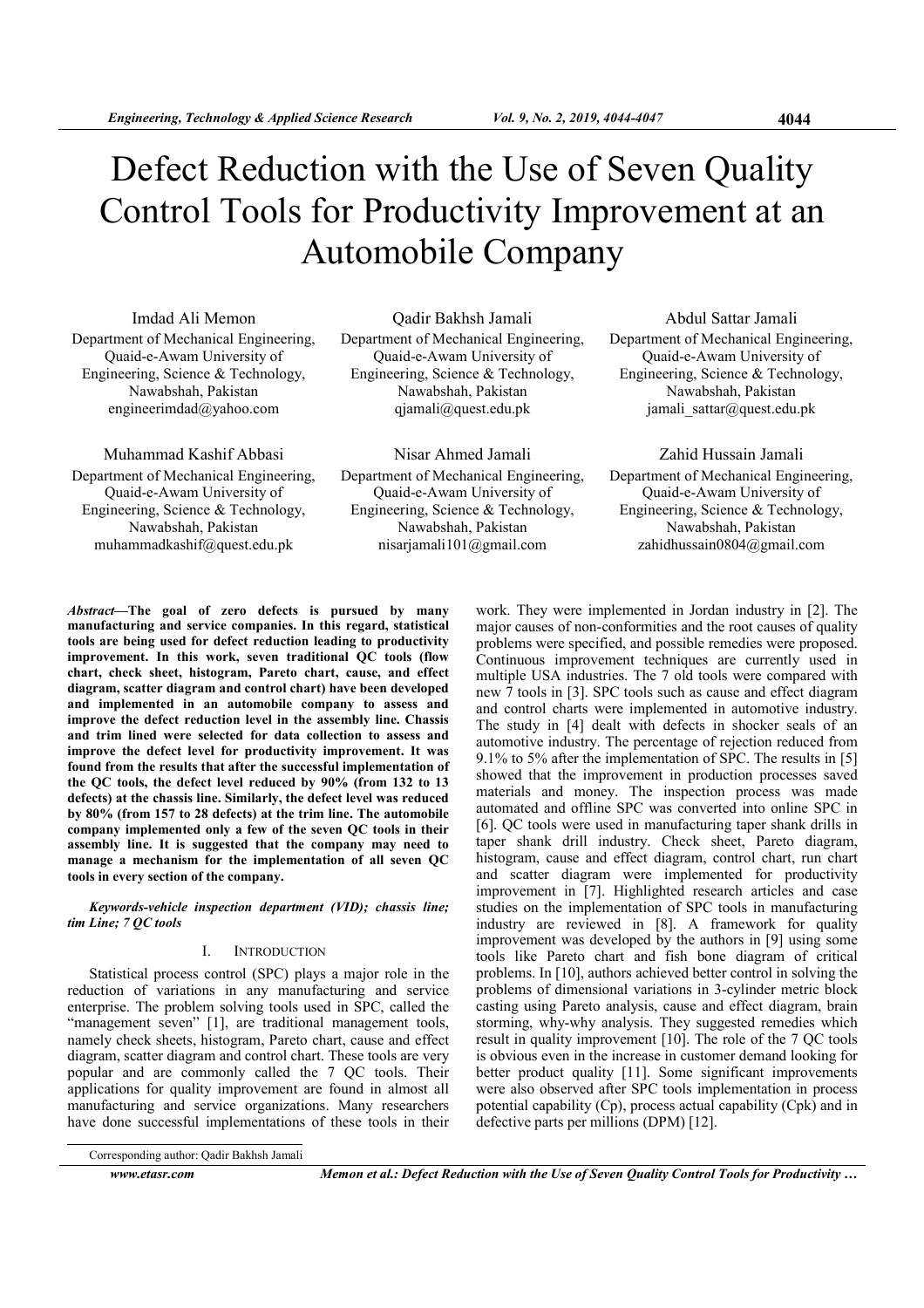#### II. MATERIALS AND METHODS

The initial activity was to assess the assembly line of an automobile company through frequent visits for the conformation of the defect level in the vehicle assembly line. Two inspection points, chassis line and trim line were identified for data collection by the Vehicle Inspection Department (VID). Chassis line included wheels section, whole frame engine section with fuel wiring and battery wiring. Trim line included a combined portion of shade, seats and dashboard. The frequency of defects was observed at both lines.

#### A. Flow Chart (QC tool-1)

The chassis and trim lines of VID were monitored for data collection. Eight types of defects (hand brake wire does not drag, wire harness air booster LH side does not insert, brake oil pipe touches with chassis LH side, clutch oil pipe is not in alignment, fuel pipe touches fuel tank, engine hood damage found, exhaust pipe air wire bkt channel is not settled, compressor pipe is rusted and galvanizing process is not done) were found in chassis line. It was decided by looking the severity of defects that only two defects, namely engine hood damage (EHD) and compressor pipe rusted (CPR) were studied. Similarly, four types of defects were found in trim line and only two, door improper sealed (DIS) and footstep assembly stud impression (FASI) were taken for analysis based on the severity level of their occurrences.

#### B. Check Sheets (QC Tool-2)

After identification of the inspection points for data collection, check sheets were developed to collect or mark the defective data for further analysis. Check sheets are the most basic tool out of the seven. Check sheets are forms especially prepared to enable data to be collected simply by checking marks. Check inspectors used these sheets during checking or inspecting e.g. checking the occurrences of defects. The check sheets can be used for both numerical data and attributed data. In this research work, check sheets were designed and used for attributed data e.g. the number of different types of defects found on the chassis and trim lines. Data were collected through check sheets for four months, from November 2015, to February 2016 for both lines.

## C. Histograms (QC Tool-3)

Histograms were developed based on the data collected through check sheets to display the variation and capability of the process. The frequency of individual defects using histograms for the four months of data collection for chassis and trim Lines was developed through Excel as shown in Figure 1. The frequency of defects observed during November and December was high because the 7 QC tools were not implemented properly. After the application of the 7 QC tools a considerable reduction in defects was observed in January and February. The same pattern in defects reduction was observed in trim line defects as shown in Figure 2.

#### D. Pareto Diagrams (QC Tool-4)

Pareto diagrams represent quality problems and their associate cost in order of their significance. A bar graph identifies the defects shown in descending order of magnitude of occurrences. It differs from histogram in the sense of mentioning the cumulative frequency of defects on its secondary axis and in the trend line showing the cumulative percentage of defects. High frequency of defects occurring can be prioritized using this chart. The Pareto diagrams of defects for chassis and trim lines are shown in Figures 3 and 4 respectively.



Fig. 3. Pareto chart for chasssis line defects: (a) EHD, (b) CPR

The Pareto chart for EHD represents that 55% of defects occurred during December, 2015, while 76% occurred in November and December. The CPR defect percentage in the November was 50%. The Pareto chart for DIS shows that 59% occurred in November, while the accumulative percentage of November and December was 77%. FASI defect's percentage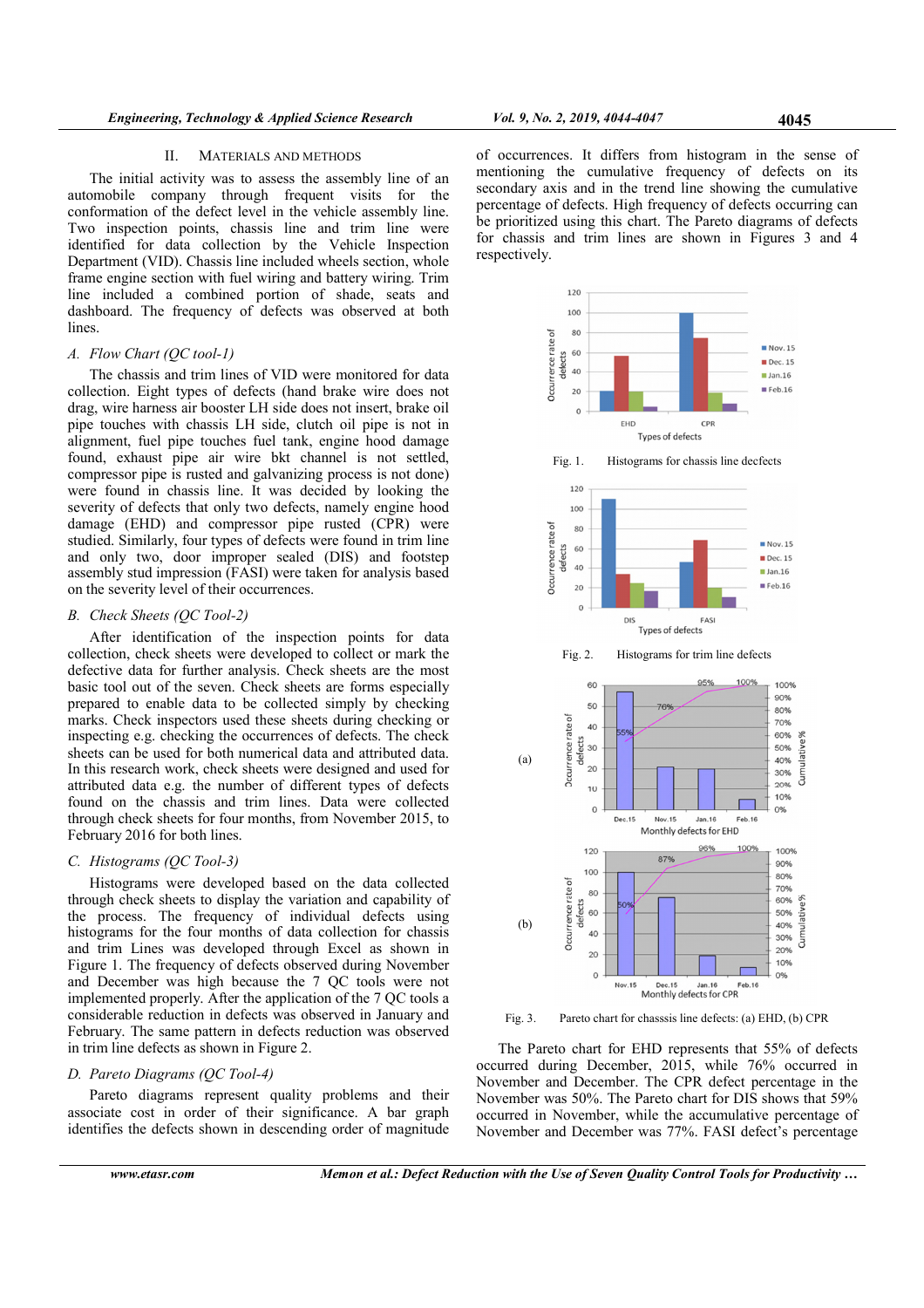in December was 47% and the accumulative percentage for November and December was 79%.

line and trim line as shown in Figure 7 and 8 respectively. We see that defects had negative correlation with time.



Fig. 4. Pareto chart for trim line defects: (a) DIS, (b) FASI

#### E. Cause and Effect Diagram (QC Tool-5)

It is used for analyzing the causes of problems which occur in products, processes or systems. The reasons of defects at chassis and trim lines can be easily identified by this tool. The initial data from the check sheets for November and December, 2015 found that the defect level was very high. Therefore, cause and effect diagram was used to find the defects' root causes. Data were also collected through check sheets for January and February, 2016 to check any improvement in defect level. The cause and effect diagram for both lines for the selected defects is shown in Figures 5 and 6 respectively.



Fig. 5. Cause and effect diagram for chassis line defects (a) EHD, (b) CPR

#### F. Scatter Diagram (QC Tool-6)

Its purpose is to study and evaluate the inter relationship between two characteristics. The effect of one characteristic on the other can be observed by the use of a scatter diagram. The number of defects with respect to time was observed for chassis



www.etasr.com Memon et al.: Defect Reduction with the Use of Seven Quality Control Tools for Productivity ...



Fig. 6. Cause and effect diagram for trim line defects: (a) DIS, (b) FASI



#### G. P-Chart (QC Tool-7)

P-Chart is a data analysis technique for determining if a measurement process has gone out of statistical control. It is sensitive to changes in the number of defective items in the measurement process. The "P" stands for the mean number of successes of a binomial distribution. The P-control charts for chassis and trim lines are shown in Figures 9 and 10 respectively. The biggest reduction in defect level was observed in week 7 in chassis line and week 9 in trim line.